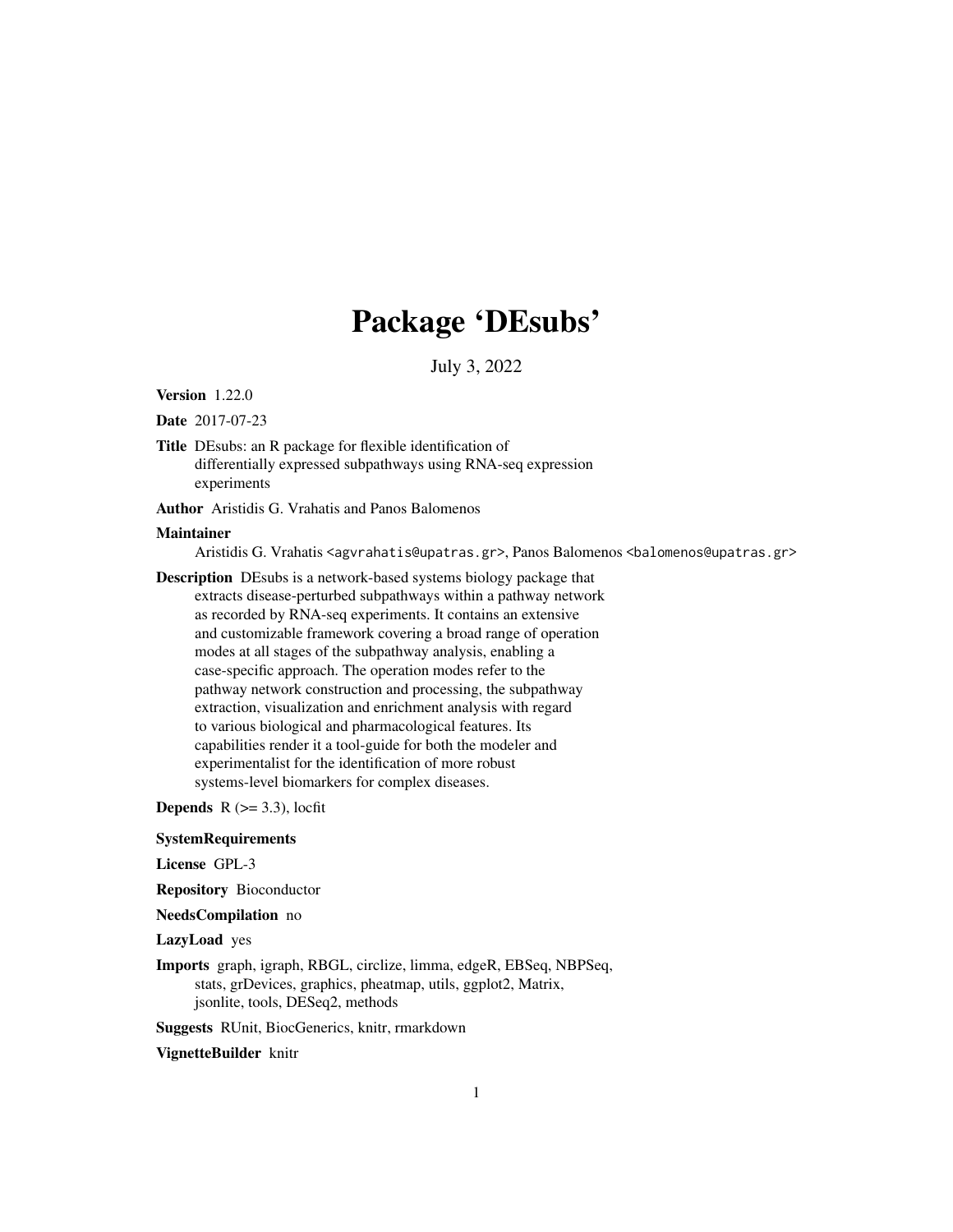### 2 DEsubs

- biocViews SystemsBiology, GraphAndNetwork, Pathways, KEGG, GeneExpression, NetworkEnrichment, Network, RNASeq, DifferentialExpression, Normalization, ImmunoOncology
- git\_url https://git.bioconductor.org/packages/DEsubs

git\_branch RELEASE\_3\_15

git\_last\_commit 7f97eda

git\_last\_commit\_date 2022-04-26

Date/Publication 2022-07-03

# R topics documented:

| Index |  |
|-------|--|

<span id="page-1-1"></span>

DEsubs *Default run of DEsubs*

# Description

Default run of DEsubs

# Usage

```
DEsubs(org, mRNAexpr, mRNAnomenclature, pathways, DEtool, DEpar,
   CORtool, CORpar, subpathwayType, rankedList, verbose)
```
# Arguments

| org              | Organism identifier ('hsa', 'mmu', 'rno', 'sce', 'ath', 'dme', 'dre')                                                                                                                        |
|------------------|----------------------------------------------------------------------------------------------------------------------------------------------------------------------------------------------|
| mRNAexpr         | RNA-seq expression data in the form of either a matrix or a filename of a text<br>file stored in the 'User' directory.                                                                       |
| mRNAnomenclature |                                                                                                                                                                                              |
|                  | mRNAnomenclature ('entrezgene', 'ensembl gene id', 'ensembl transcript id',<br>'ensembl_peptide_id', 'hgnc_id', 'hgnc_symbol', 'hgnc_transcript_name', 'ref-<br>seq_mrna', 'refseq_peptide') |
| pathways         | Pathway type ('All', 'Non-Metabolic', 'Metabolic')                                                                                                                                           |
| DEtool           | DEG analysis tool selection for NodeRule ('edgeR', 'DESeq2', 'EBSeq', 'NBPSeq',<br>'voom+limma', 'vst2+limma', 'TSPM')                                                                       |

<span id="page-1-0"></span>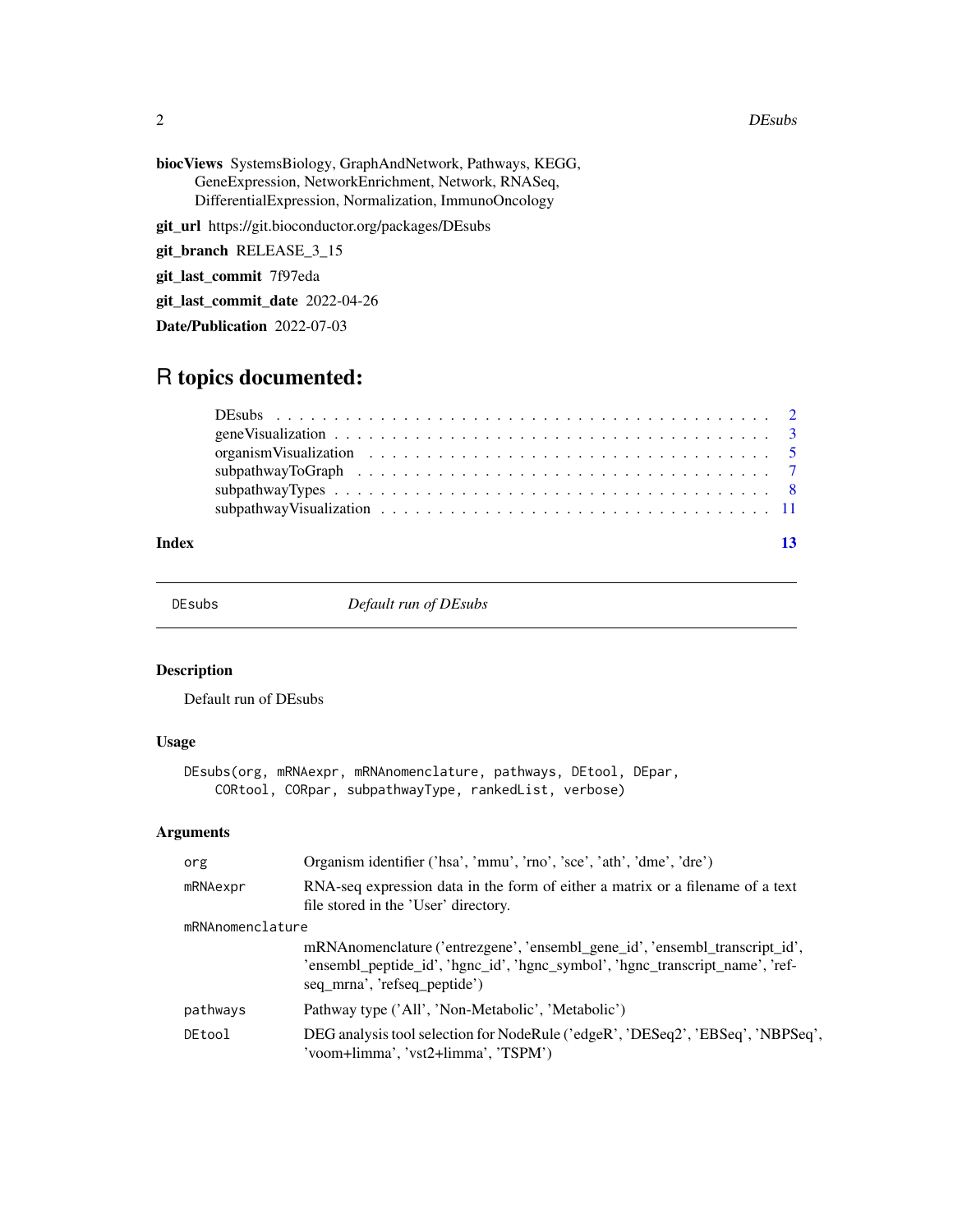<span id="page-2-0"></span>

| DEpar          | DE analysis tools Q-value threshold of NodeRule (default: $DEGpar = 0.05$ )                                                                                                                                  |
|----------------|--------------------------------------------------------------------------------------------------------------------------------------------------------------------------------------------------------------|
| CORtool        | Correlation measure selection for EdgeRule ('pearson', 'kendall', 'spearman')                                                                                                                                |
| CORpar         | Correlation measure threshold of EdgeRule (default: $CORpar = 0.6$ )                                                                                                                                         |
| subpathwayType | Subpathway extraction type selection (get all availiable options from subpath-<br>wayTypes)                                                                                                                  |
| rankedList     | A named vector of genes and their corresponding significance of differential<br>expression in the form of a Q-value. If the argument is not null, no DEtool is<br>used for differential expression analysis. |
| verbose        | TRUE to display informative messages, FALSE to hide.                                                                                                                                                         |

### Details

- Class vector needed values 1 and 2 for each class (eg. control and disease samples).
- DEpar should be less than 0.05 in order to return statistically significant DEGs.
- Higher CORpar values result in stricter correlation criteria, i.e. less acceptable interactions.

# Value

A list used as input in [geneVisualization](#page-2-1), [subpathwayVisualization](#page-10-1), [subpathwayToGraph](#page-6-1), [organismVisualization](#page-4-1)

# Examples

```
load(system.file('extdata', 'data.RData', package='DEsubs'))
DEsubs.run <- DEsubs( org='hsa',
                        mRNAexpr=mRNAexpr,
                        mRNAnomenclature='entrezgene',
                        pathways='All',
                        DEtool=NULL, DEpar=0.05,
                        CORtool='pearson', CORpar=0.6,
                        subpathwayType=NULL,
                        rankedList=rankedList)
```
<span id="page-2-1"></span>geneVisualization *Gene level visualization*

# Description

Visualizes topologically and functionally significant genes using graph theory measures as well as their correlation to pathway, disease, drug, ontology, microRNA and Transcription Factor terms based on external references.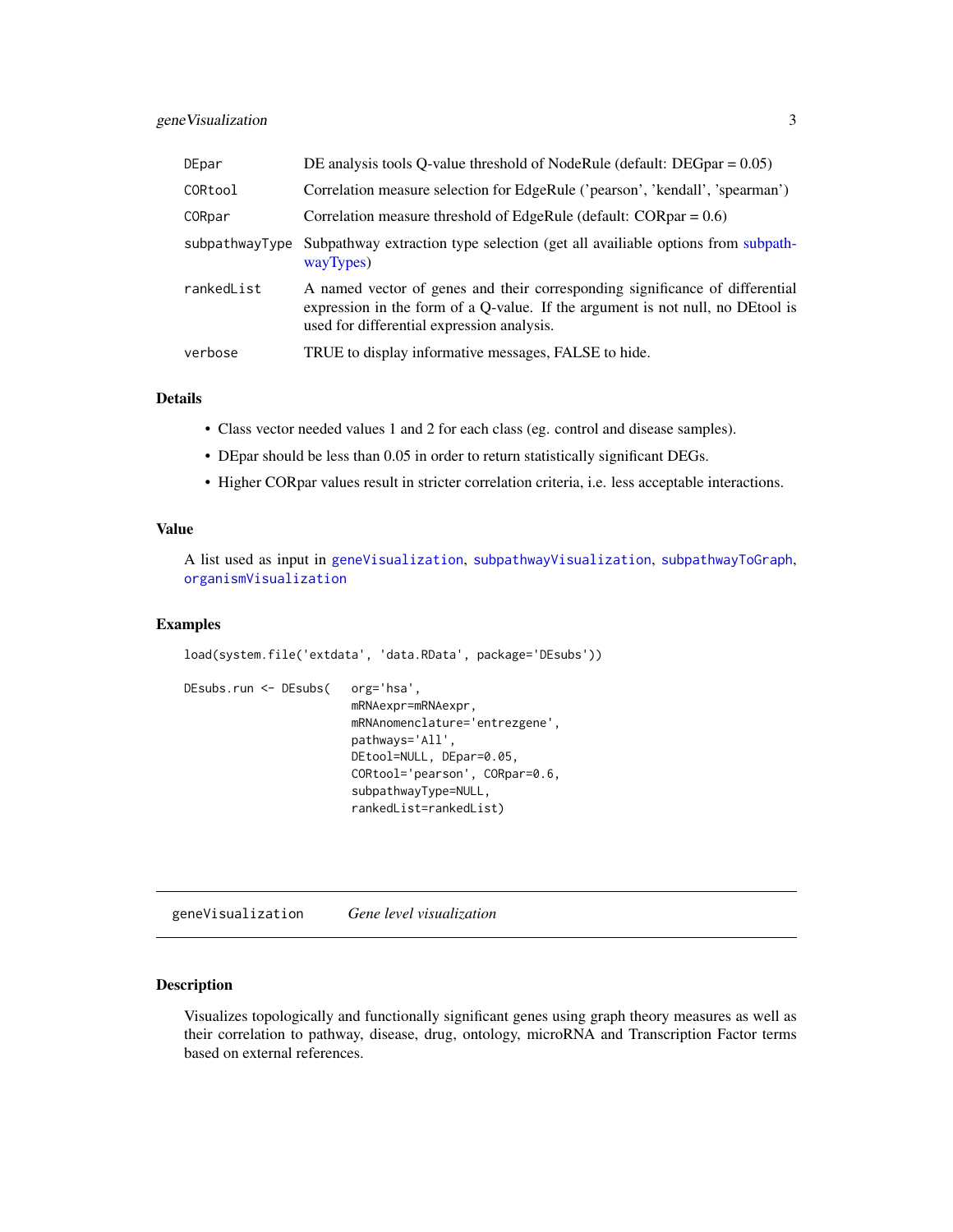# <span id="page-3-0"></span>Usage

```
geneVisualization(DEsubs.out, measures.topological, measures.functional,
   measures.barplot, topGenes, colors.topological, colors.functional,
    colors.barplot, size.topological, size.functional, size.barplot,
   outfile.topological, outfile.functional, outfile.barplot,
    export, verbose)
```
# Arguments

```
DEsubs.out Return value from DEsubs
measures.topological
                 Functional visualization type(s).
measures.functional
                 Topological visualization type(s).
measures.barplot
                 Gene level Visualization type
topGenes Number of genes with greater Q-values. Default value is 10.
colors.topological
                 A custom color mode which overrrides the default settings.
colors.functional
                 A custom color mode which overrrides the default settings.
colors.barplot A custom color mode which overrrides the default settings.
size.topological
                 A vector storing width and height of the topological measures visualization
size.functional
                 A vector storing width and height of the functional measures visualization
size.barplot A vector storing width and height of the barplot visualization
outfile.topological
                 Output file name of the topological measures visualization.
outfile.functional
                 Output file name of the functional measures visualization.
outfile.barplot
                 Output file name of the barplot visualization.
export Export type of visualizations ('plot', 'pdf')
verbose TRUE to display informative messages, FALSE to hide.
```
# Details

• Topological visualization type contains six topological graph theory measures, namely degree, betweeness centrality, closeness centrality, hub\_score, eccentricity and page\_rank. The availiable options are 'degree', 'betweenness', 'closeness', 'hub\_score', 'eccentricity' and 'page\_rank'. If no argument is supplied, all availiable options are selected by default. If the argument is NULL, no visualization is exported.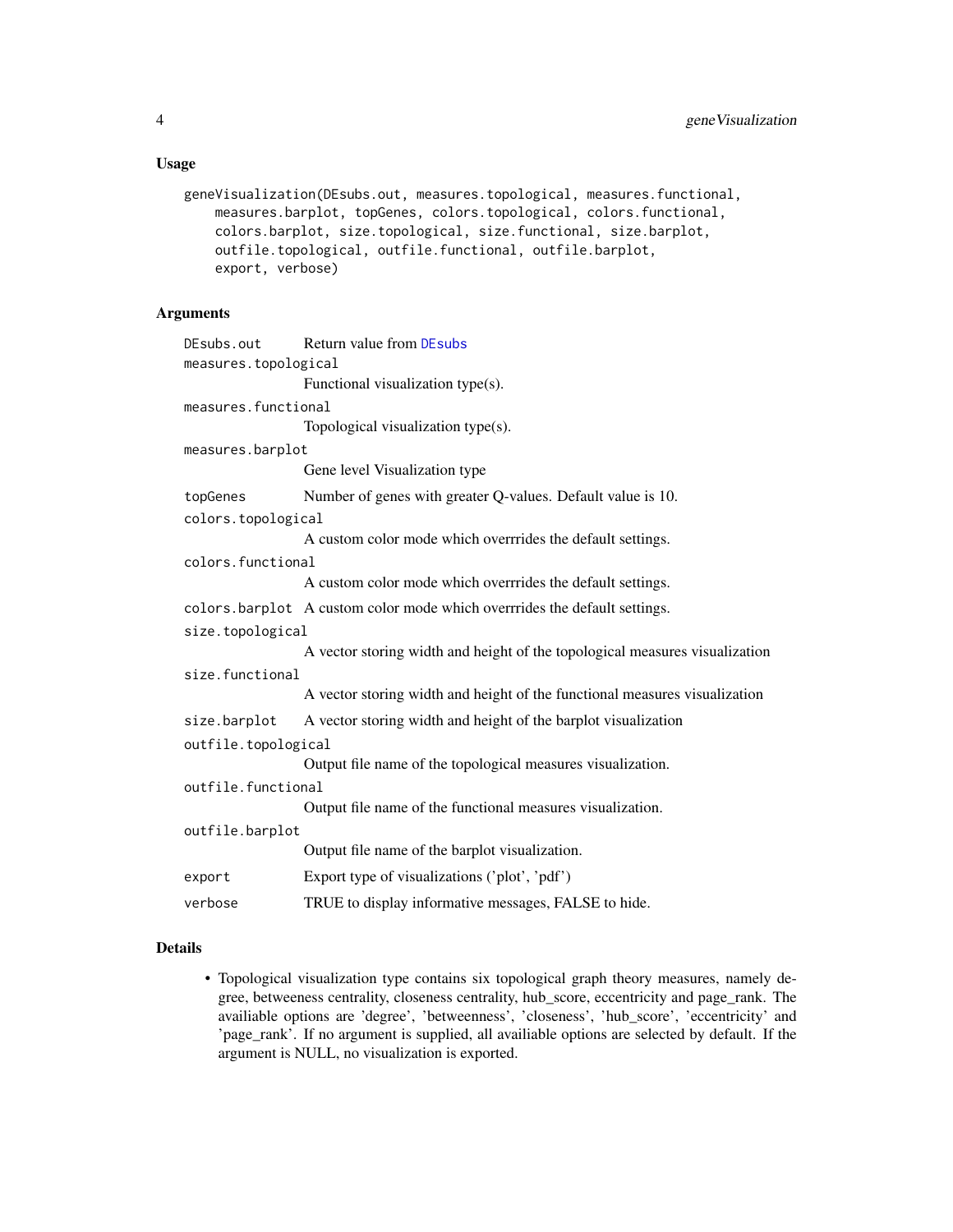# <span id="page-4-0"></span>organismVisualization 5

• Functional visualization type contains associations with (i) KEGG's pathway terms, (ii) Gene Ontologies of Molecular function, biological processes and cellular components) (iii) Disease terms from OMIM and GAD databases), (iv) Drug substances from DrugBank) and the influence of (v) microRNA targets from miRecords and (vi) Transcription Factor targets from Transfac and Jaspar. The availiable options are 'KEGG', 'GO\_bp', 'GO\_cc', 'GO\_mf', 'Disease\_OMIM' , 'Disease\_GAD', 'Drug\_DrugBank', 'miRNA' and 'TF'. If no argument is supplied, all availiable options are selected by default. If the argument is NULL, no visualization is exported. Using option 'all' results in the selection of all afforementioned options, along with any other custom gene sets within the 'DEsubs/Data' user specified-directory.

# Value

Individual measure results in matrix form.

# Examples

```
load(system.file('extdata', 'data.RData', package='DEsubs'))
outfile.topological <- tempfile(fileext='.pdf')
outfile.functional <- tempfile(fileext='.pdf')
outfile.barplot <- tempfile(fileext='.pdf')
res <- geneVisualization(
            DEsubs.out=DEsubs.out, top=10,
            measures.topological=c( 'degree', 'betweenness', 'closeness',
                                    'eccentricity', 'page_rank'),
            measures.functional=c( 'KEGG',
                                    'Disease_OMIM', 'Disease_GAD',
                                    'Drug_DrugBank','miRNA', 'TF'),
            size.topological=c(5,4),
            size.functional=c(7,4),
            size.barplot=c(5,6),
            export='pdf',
            outfile.topological=outfile.topological,
            outfile.functional=outfile.functional,
            outfile.barplot=outfile.barplot,
```
verbose=FALSE)

<span id="page-4-1"></span>organismVisualization *Organism level visualization*

# **Description**

Organism level measures

## Usage

```
organismVisualization( DEsubs.out, references, topSubs, topTerms, colors,
                       export, width, height, outfiles, verbose )
```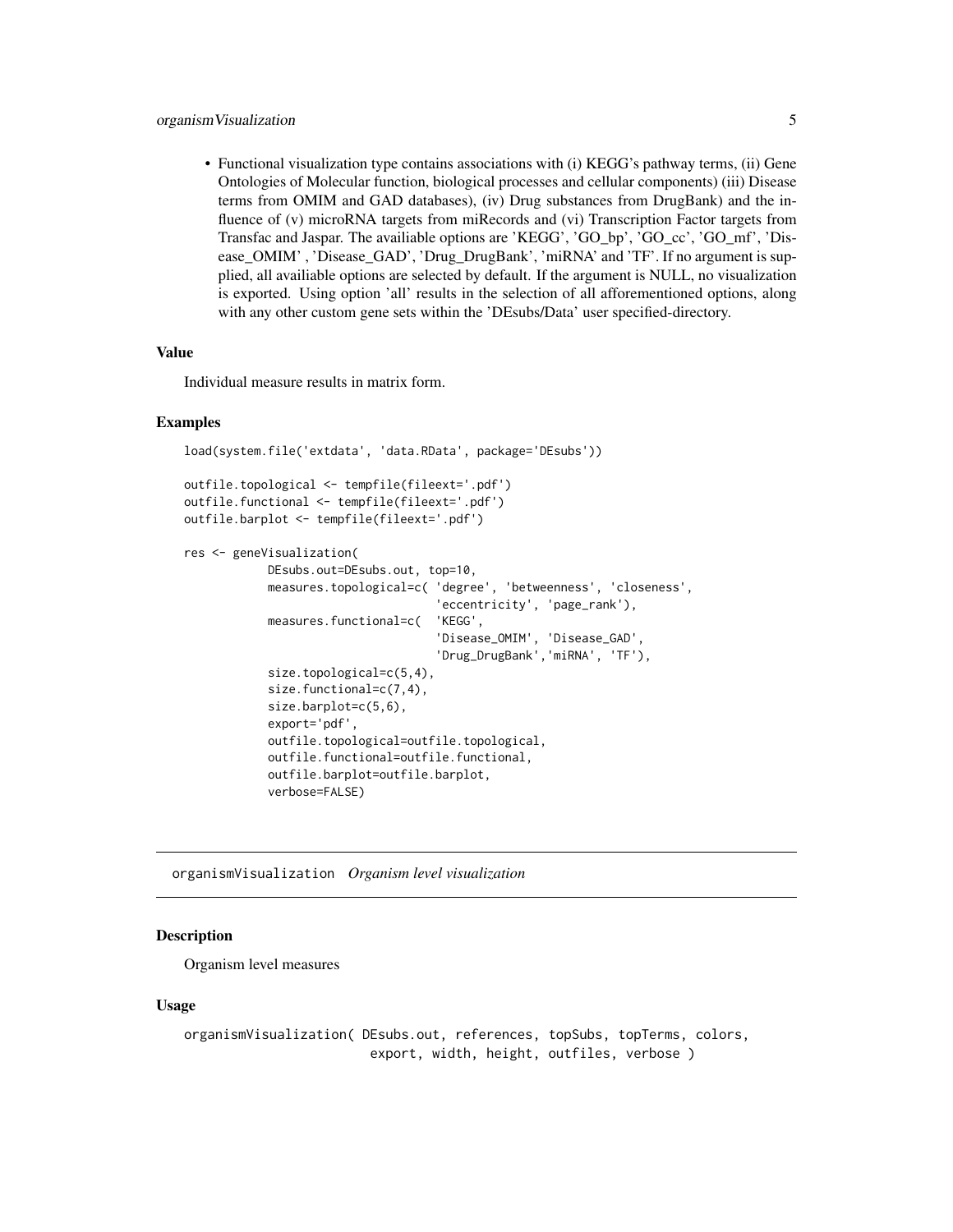# <span id="page-5-0"></span>Arguments

| DEsubs.out | <b>Return value from DEsubs</b>                                                                                                                                                                                                                                                                                                                                                                                                                                                                                                                                                                                                                                                                                                                         |
|------------|---------------------------------------------------------------------------------------------------------------------------------------------------------------------------------------------------------------------------------------------------------------------------------------------------------------------------------------------------------------------------------------------------------------------------------------------------------------------------------------------------------------------------------------------------------------------------------------------------------------------------------------------------------------------------------------------------------------------------------------------------------|
| references | Functional associations with (i) KEGG's pathway terms, (ii) Gene Ontologies of<br>Molecular function, biological processes and cellular components) (iii) Disease<br>terms from OMIM and GAD databases), (iv) Drug substances from DrugBank)<br>and the influence of (v) microRNA targets from miRecords and (vi) Transcrip-<br>tion Factor targets from Transfac and Jaspar. The corresponding options are<br>'KEGG', 'GO_bp', 'GO_cc', 'GO_mf', 'Disease_OMIM', 'Disease_GAD',<br>'Drug_DrugBank', 'miRNA' and 'TF'. If no argument is supplied, no option<br>is selected. Using option 'all' results in the selection of all afforementioned<br>options, along with any other custom gene sets within the 'DEsubs/Data' user<br>specified-directory. |
| topSubs    | Default value is 10                                                                                                                                                                                                                                                                                                                                                                                                                                                                                                                                                                                                                                                                                                                                     |
| topTerms   | Default value is 20                                                                                                                                                                                                                                                                                                                                                                                                                                                                                                                                                                                                                                                                                                                                     |
| colors     | A custom color mode which overrides the default settings.                                                                                                                                                                                                                                                                                                                                                                                                                                                                                                                                                                                                                                                                                               |
| export     | Export type of visualizations ('plot', 'pdf')                                                                                                                                                                                                                                                                                                                                                                                                                                                                                                                                                                                                                                                                                                           |
| width      | The width of the printable area (pdf)                                                                                                                                                                                                                                                                                                                                                                                                                                                                                                                                                                                                                                                                                                                   |
| height     | The height of the printable area (pdf)                                                                                                                                                                                                                                                                                                                                                                                                                                                                                                                                                                                                                                                                                                                  |
| outfiles   | Output filenames of the visualizations. If the argument is not specified, default<br>filenames are used ('DEsubs/Output').                                                                                                                                                                                                                                                                                                                                                                                                                                                                                                                                                                                                                              |
| verbose    | TRUE to display informative messages, FALSE to hide.                                                                                                                                                                                                                                                                                                                                                                                                                                                                                                                                                                                                                                                                                                    |

# Value

A list of matrices, containing Subpathway/Term/P-Value results for each reference.

# Examples

```
load(system.file('extdata', 'data.RData', package='DEsubs'))
outfile <- tempfile(fileext='.pdf')
res <- organismVisualization(
               DEsubs.out=DEsubs.out, references='KEGG',
               topSubs=10, topTerms=20,
               width=7, height=6,
               export='pdf',
               outfile=outfile,
               verbose=FALSE)
```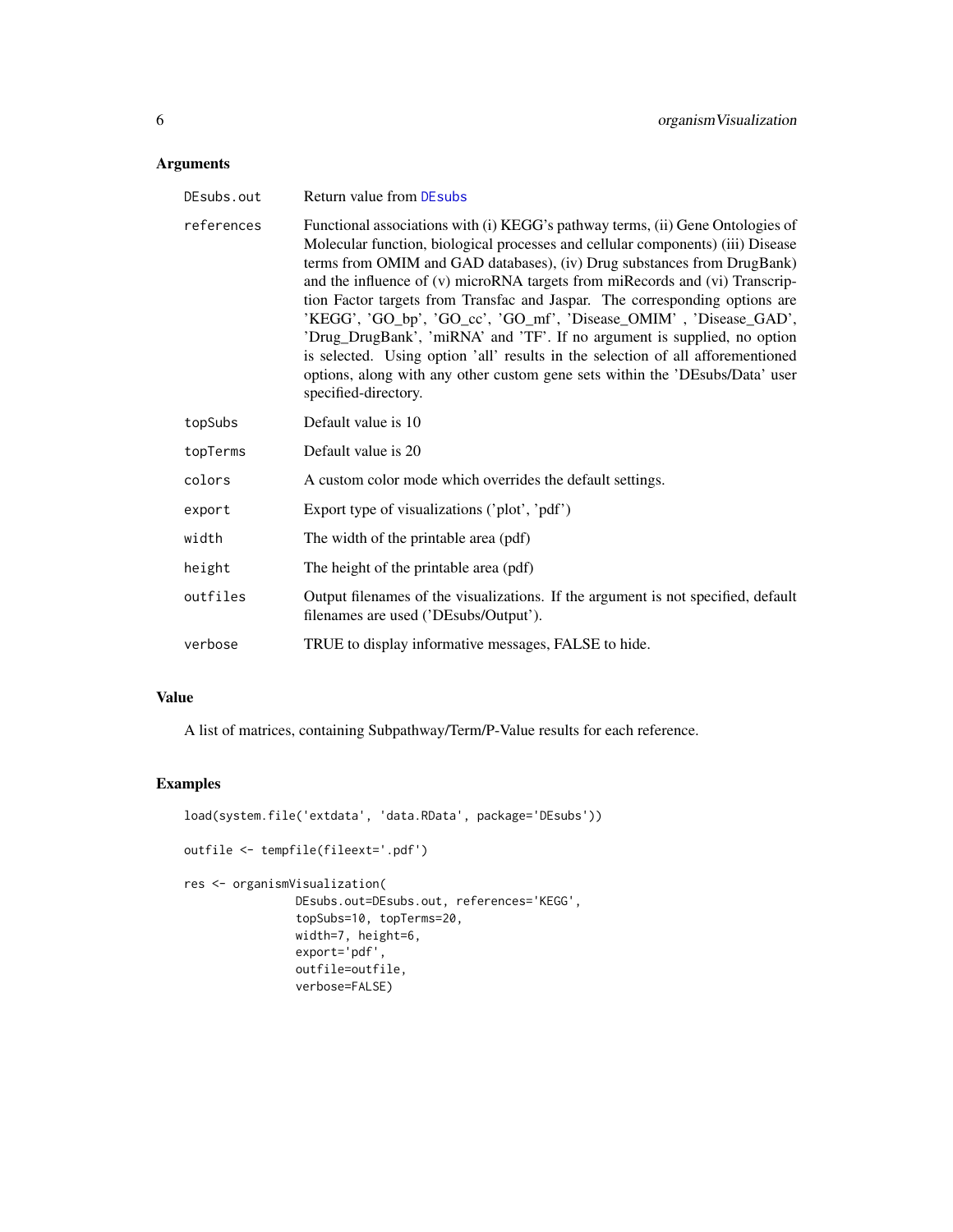<span id="page-6-1"></span><span id="page-6-0"></span>subpathwayToGraph *Subpathway To Graph*

# Description

Subpathway plotting as a graph.

# Usage

subpathwayToGraph( DEsubs.out, submethod, subname, colors, size, export, width, height, outfile, verbose )

# Arguments

| DEsubs.out | Return value from DEsubs                                                                                                                          |
|------------|---------------------------------------------------------------------------------------------------------------------------------------------------|
| submethod  | Subpathway extraction type selection (get all availiable options from subpath-<br>wayTypes)                                                       |
| subname    | Subpathway name as contained in DE subsequent results i.e. 'sub1'.                                                                                |
| colors     | A custom color mode which overrides the default settings.                                                                                         |
| size       | A vector storing width and height of the barplot visualization.                                                                                   |
| export     | A set of options for exporting subpathway data. Possible options are 'plot',<br>'pdf', 'edgelist', 'json', 'gml', 'ncol', 'lgl', 'graphml','dot'. |
| width      | The width of the printable area (pdf)                                                                                                             |
| height     | The height of the printable area (pdf)                                                                                                            |
| outfile    | Output file name of the visualization. If multiple export types have been se-<br>lected, the outfile should have an extension '.*'                |
| verbose    | TRUE to display informative messages, FALSE to hide.                                                                                              |

# Value

No value is returned.

# Examples

```
load(system.file('extdata', 'data.RData', package='DEsubs'))
outfile <- tempfile(fileext='.pdf')
res <- subpathwayToGraph(
                DEsubs.out=DEsubs.out,
```

```
submethod='community.walktrap',
subname=paste0('sub', 6),
size=c(10,10),
export='pdf',
outfile=outfile )
```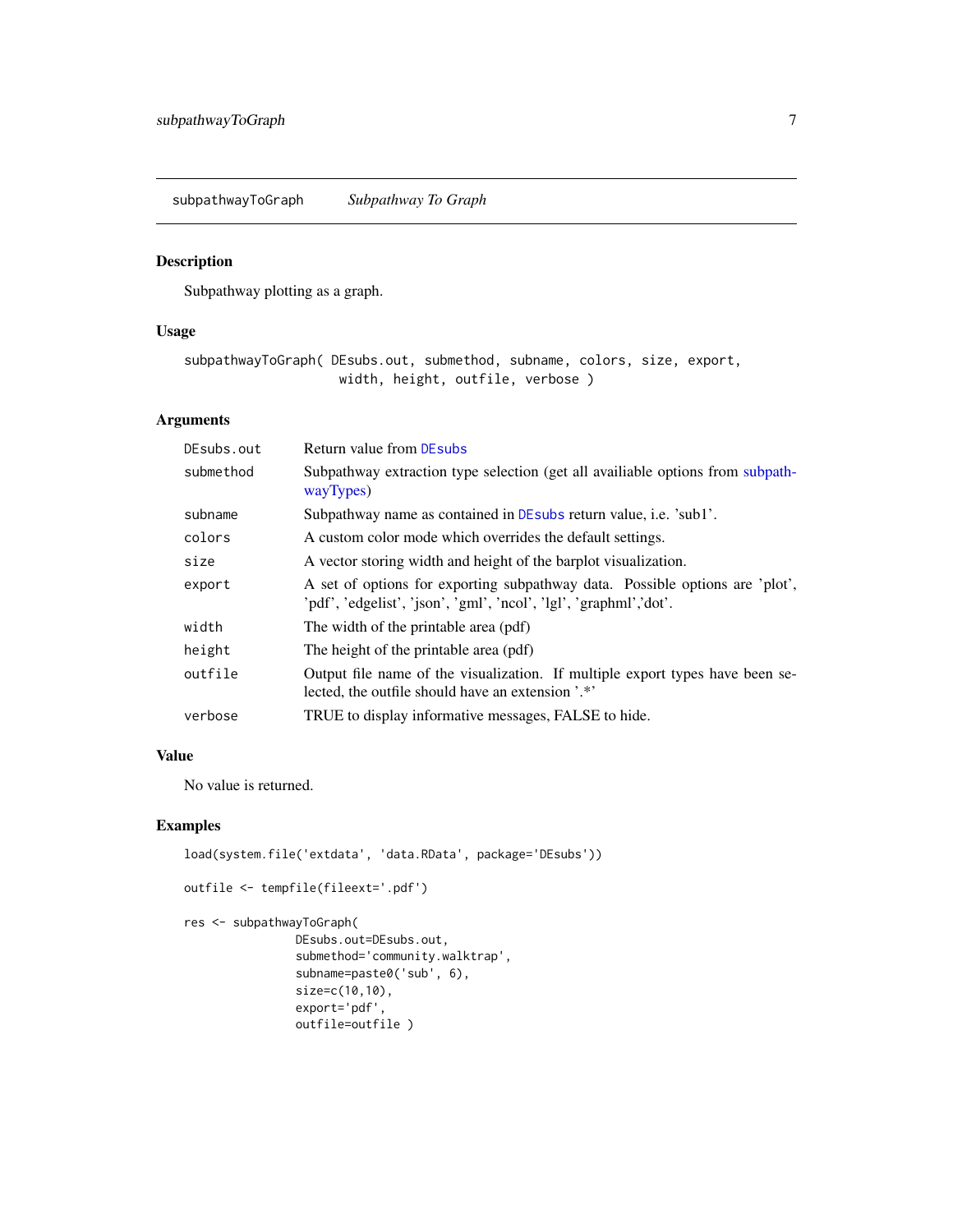<span id="page-7-1"></span><span id="page-7-0"></span>subpathwayTypes *All subpathway types*

# Description

All subpathway types.

# Usage

subpathwayTypes(grouping)

# Arguments

grouping By supplying one of the availiable groupings, specific subsets of availiable subpathway types can be extracted.

# Details

Apart from the 124 distinct subpathway types, several groupings are availiable:

'all' All subpathway options.

'all.bwd' Forward propagation.

'all.fwd' Backward propagation.

'all.stream' All possible genes targeting or are targeted via a path starting from a gene of interest.

'all.neighbourhood' All adjacent genes of a gene of interest with incoming or outgoing links.

'all.cascade' A finite sequence of interactions connecting a sequence of genes starting or ending from a gene of interest.

'all.community' Group of genes sharing common properties.

- **'all.component'** Subgraphs on which any two vertices are (strongly) connected to each other by paths.
- 'all.functional' Forward and backward streams starting from genes/nodes with crucial functional role within the network. Individual options include GO\_bp, GO\_cc, GO\_mf, KEGG, Disease\_OMIM, Disease\_GAD, Drug\_DrugBank, miRNA, TF, DEG, which are defined below.
- 'all.GO\_bp' Genes acting as a bridge among Gene Ontology (GO) Biological Process terms.

'all.GO\_cc' Genes acting as a bridge among Gene Ontology (GO) Cellular Component terms.

'all.GO\_mf' Genes acting as a bridge among Gene Ontology (GO) Molecular Function terms.

'all.KEGG' Genes acting as a bridge among KEGG pathway maps.

'all.Disease\_OMIM' Genes acting as a bridge among OMIM Disease targets.

'all.Disease\_GAD' Genes acting as a bridge among GAD Disease targets.

'all.Drug\_DrugBank' Genes acting as a bridge among DrugBank Drug targets.

'all.miRNA' Genes acting as a bridge among microRNA-gene targets.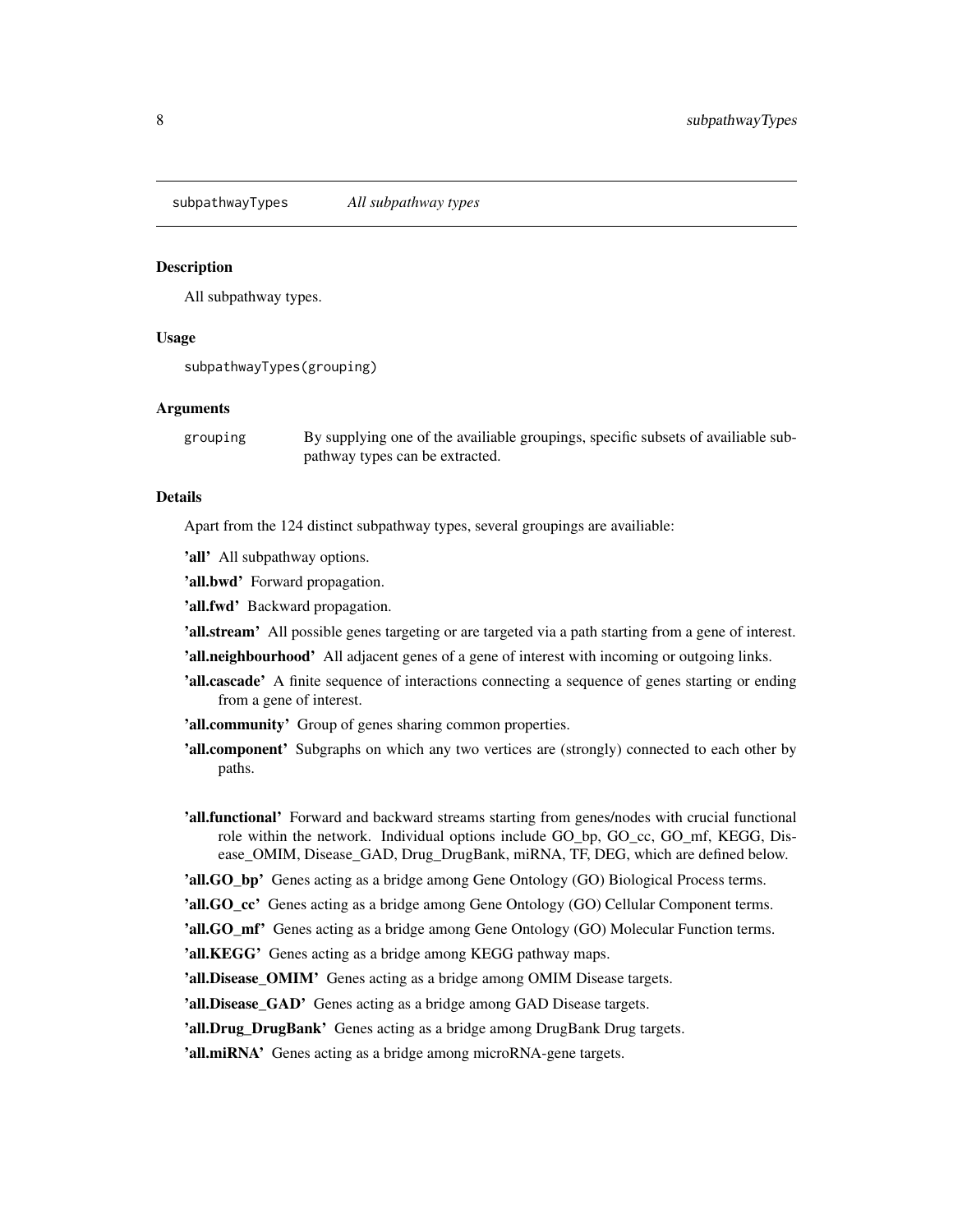'all.TF' Genes acting as a bridge among TF-gene targets.

'all.DEG' Genes with highly Differentially expressed by each experimental data.

'all.topological' Forward and backward streams starting from genes/nodes with crucial topological role within the network. Individual options include degree, betweenness, closeness, hub\_score, eccentricity, page\_rank, start\_nodes which are defined below.

'all.degree' Number of gene's adjacent interactions.

'all.betweenness' Number of shortest paths from all vertices to others passing through a node.

'all.closeness' Inverse of farness, which is the sum of distances to all other nodes.

'all.hub\_score' Kleinberg's hub centrality score.

'all.eccentricity' Shortest path distance from the farthest other node in the graph.

'all.page\_rank' Google Page Rank.

'all.start\_nodes' Gene nodes without incoming links.

An exhaustive list of all 124 subpathway types follows:

#### STREAM-TOPOLOGICAL

'bwd.stream.topological.degree' 'fwd.stream.topological.degree' 'bwd.stream.topological.betweenness' 'fwd.stream.topological.betweenness' 'bwd.stream.topological.closeness' 'fwd.stream.topological.closeness' 'bwd.stream.topological.hub\_score' 'fwd.stream.topological.hub\_score' 'bwd.stream.topological.eccentricity' 'fwd.stream.topological.eccentricity' 'bwd.stream.topological.page\_rank' 'fwd.stream.topological.page\_rank' 'bwd.stream.topological.start\_nodes' 'fwd.stream.topological.start\_nodes'

# STREAM-FUNCTIONAL

'bwd.stream.functional.GO\_bp' 'fwd.stream.functional.GO\_bp' 'bwd.stream.functional.GO\_cc' 'fwd.stream.functional.GO\_cc' 'bwd.stream.functional.GO\_mf' 'fwd.stream.functional.GO\_mf' 'bwd.stream.functional.KEGG' 'fwd.stream.functional.KEGG' 'bwd.stream.functional.Disease\_OMIM' 'fwd.stream.functional.Disease\_OMIM' 'bwd.stream.functional.Disease\_GAD' 'fwd.stream.functional.Disease\_GAD' 'bwd.stream.functional.Drug\_DrugBank' 'fwd.stream.functional.Drug\_DrugBank' 'bwd.stream.functional.miRNA' 'fwd.stream.functional.miRNA' 'bwd.stream.functional.TF' 'fwd.stream.functional.TF' 'bwd.stream.functional.DEG' 'fwd.stream.functional.DEG'

### NEIGHBOURHOOD-TOPOLOGICAL

'bwd.neighbourhood.topological.degree' 'fwd.neighbourhood.topological.degree' 'bwd.neighbourhood.topological.betweenness' 'fwd.neighbourhood.topological.betweenness' 'bwd.neighbourhood.topological.closeness' 'fwd.neighbourhood.topological.closeness' 'bwd.neighbourhood.topological.hub\_score' 'fwd.neighbourhood.topological.hub\_score' 'bwd.neighbourhood.topological.eccentricity' 'fwd.neighbourhood.topological.eccentricity' 'bwd.neighbourhood.topological.page\_rank' 'fwd.neighbourhood.topological.page\_rank'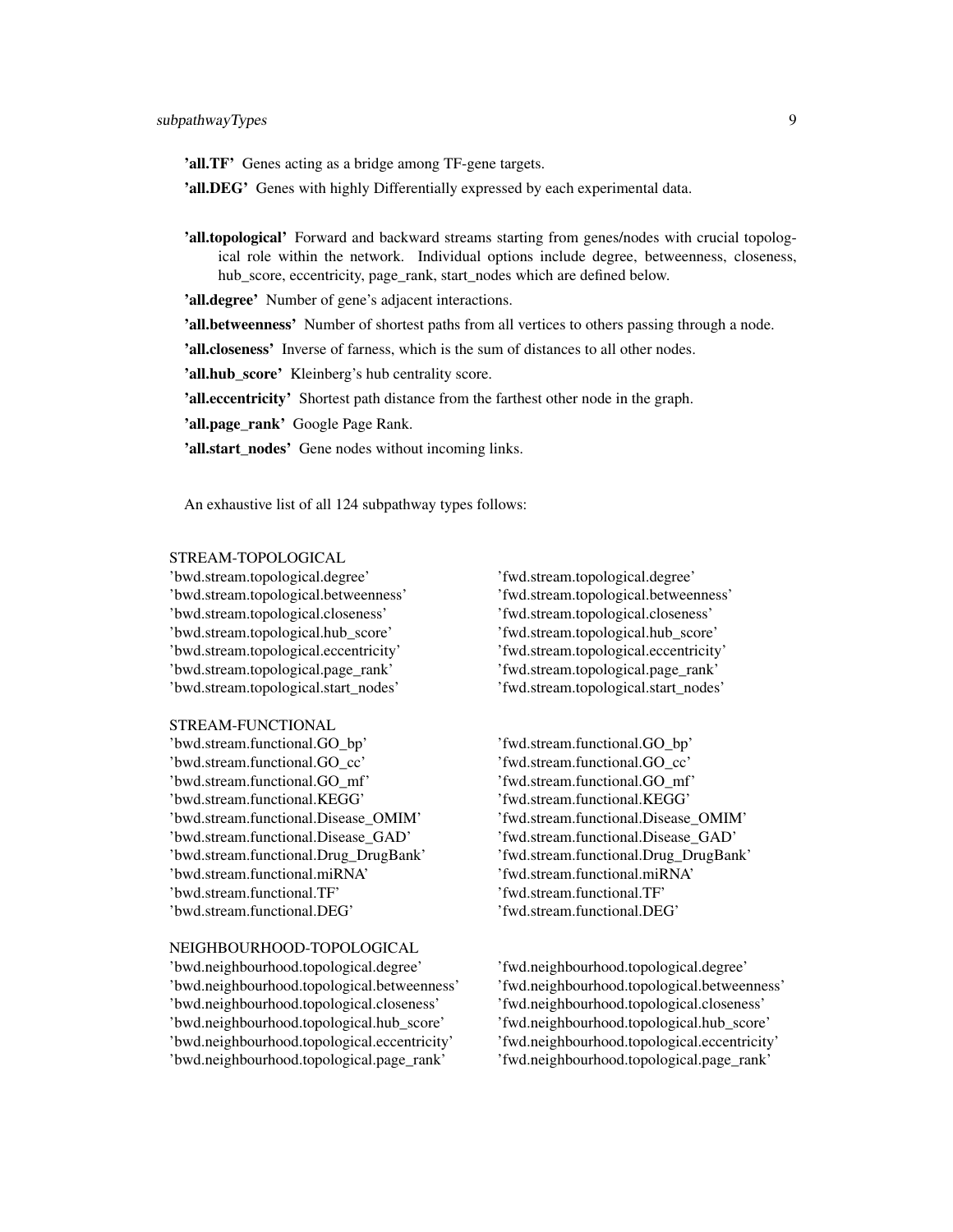# NEIGHBOURHOOD-FUNCTIONAL

'bwd.neighbourhood.functional.GO\_bp' 'fwd.neighbourhood.functional.GO\_bp' 'bwd.neighbourhood.functional.GO\_cc' 'fwd.neighbourhood.functional.GO\_cc' 'bwd.neighbourhood.functional.GO\_mf' 'fwd.neighbourhood.functional.GO\_mf' 'bwd.neighbourhood.functional.KEGG' 'fwd.neighbourhood.functional.KEGG' 'bwd.neighbourhood.functional.Disease\_OMIM' 'fwd.neighbourhood.functional.Disease\_OMIM' 'bwd.neighbourhood.functional.Disease\_GAD' 'fwd.neighbourhood.functional.Disease\_GAD' 'bwd.neighbourhood.functional.Drug\_DrugBank' 'fwd.neighbourhood.functional.Drug\_DrugBank' 'bwd.neighbourhood.functional.miRNA' 'fwd.neighbourhood.functional.miRNA' 'bwd.neighbourhood.functional.TF' 'fwd.neighbourhood.functional.DEG'

# CASCADE-TOPOLOGICAL

'bwd.cascade.topological.degree' 'fwd.cascade.topological.degree' 'bwd.cascade.topological.betweenness' 'fwd.cascade.topological.betweenness' 'bwd.cascade.topological.closeness' 'fwd.cascade.topological.closeness' 'bwd.cascade.topological.hub\_score' 'fwd.cascade.topological.hub\_score' 'bwd.cascade.topological.eccentricity' 'fwd.cascade.topological.eccentricity' 'bwd.cascade.topological.page\_rank' 'fwd.cascade.topological.page\_rank' 'bwd.cascade.topological.start\_nodes' 'fwd.cascade.topological.start\_nodes'

#### CASCADE-FUNCTIONAL

'bwd.cascade.functional.GO\_bp' 'fwd.cascade.functional.GO\_bp' 'bwd.cascade.functional.GO\_cc' 'fwd.cascade.functional.GO\_cc' 'bwd.cascade.functional.GO\_mf' 'fwd.cascade.functional.GO\_mf' 'bwd.cascade.functional.KEGG' 'fwd.cascade.functional.KEGG' 'bwd.cascade.functional.Disease\_OMIM' 'fwd.cascade.functional.Disease\_OMIM' 'bwd.cascade.functional.Disease\_GAD' 'fwd.cascade.functional.Disease\_GAD' 'bwd.cascade.functional.Drug\_DrugBank' 'fwd.cascade.functional.Drug\_DrugBank' 'bwd.cascade.functional.miRNA' 'fwd.cascade.functional.miRNA' 'bwd.cascade.functional.TF' 'fwd.cascade.functional.TF' 'bwd.cascade.functional.DEG' 'fwd.cascade.functional.DEG'

# **COMMUNITY**

'community.infomap' 'community.louvain'

COMPONENT-CLIQUES 'component.max\_cliques' 'component.decompose' 'component.3-cliques'

COMPONENT-CORENESS 'component.3-coreness'

'bwd.neighbourhood.topological.start\_nodes' 'fwd.neighbourhood.topological.start\_nodes'

'community.walktrap' 'community.edge\_betweenness' 'community.fast\_greedy' 'community.leading\_eigen'

'component.9-cliques'

... 'component.9-coreness'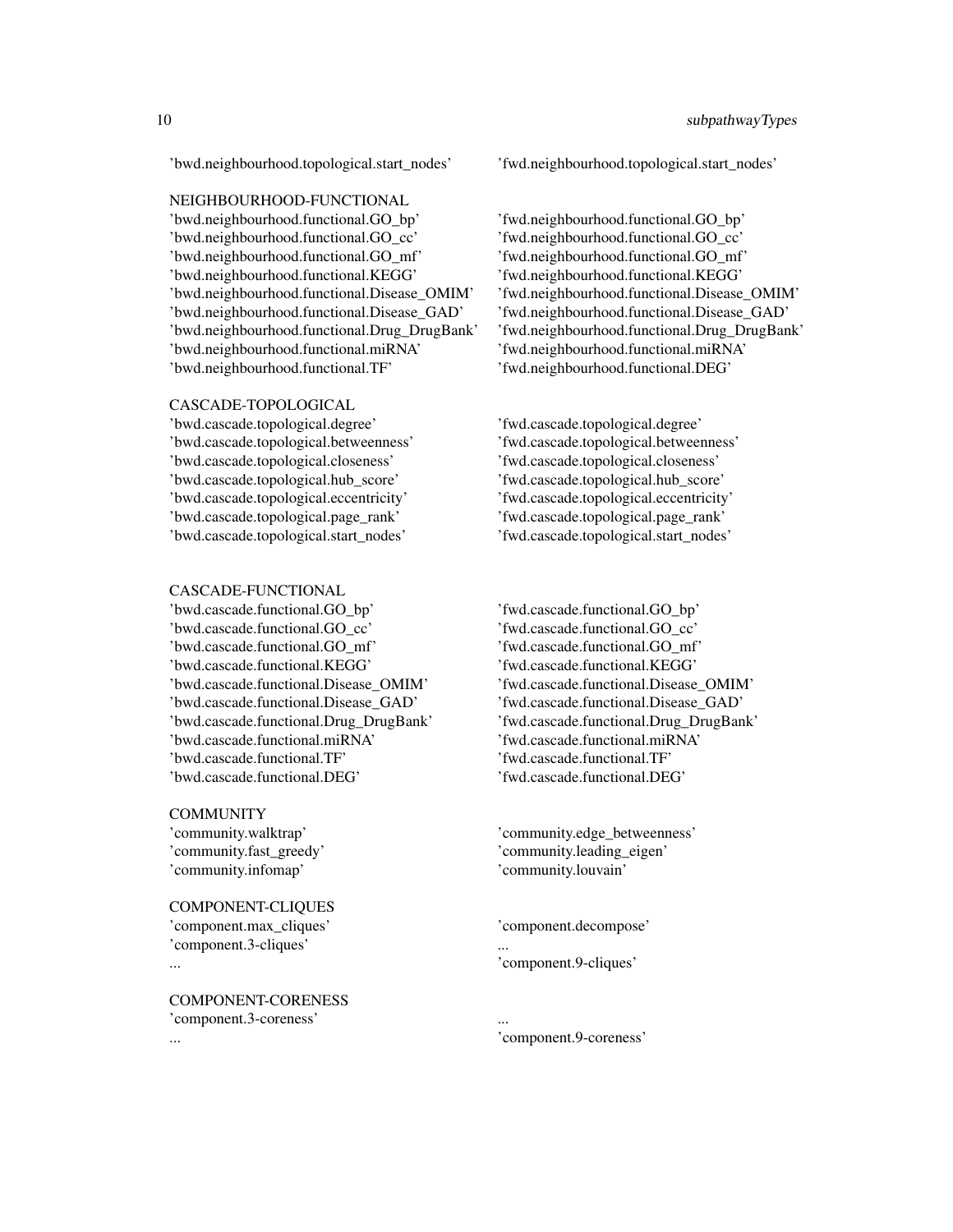# <span id="page-10-0"></span>Value

A vector of all 124 basic subpathway types. See Details section for handly groupings.

# Examples

```
basic.types <- subpathwayTypes()
stream.types <- subpathwayTypes(grouping='all.stream')
```
<span id="page-10-1"></span>subpathwayVisualization

*Subpathway level visualization*

# Description

Circular diagrams containing subpathways enrichment in potential key regulators (miRNAs, TFs) and biological, biomedical and pharmacological issues.

# Usage

subpathwayVisualization( DEsubs.out, references, submethod, subname, colors, scale, shuffleColors, outfiles, export, verbose )

# Arguments

| DEsubs.out | Return value from DE subs.                                                                                                                                                                                                                                                                                                                                                                                                                                                                                                                                                                                                                                                                                                                                                                                                                                                                                                                                     |
|------------|----------------------------------------------------------------------------------------------------------------------------------------------------------------------------------------------------------------------------------------------------------------------------------------------------------------------------------------------------------------------------------------------------------------------------------------------------------------------------------------------------------------------------------------------------------------------------------------------------------------------------------------------------------------------------------------------------------------------------------------------------------------------------------------------------------------------------------------------------------------------------------------------------------------------------------------------------------------|
| references | Topological references include degree, betweeness centrality, closeness central-<br>ity, hub_score, eccentricity and page_rank. The corresponding options are 'de-<br>gree', 'betweenness', 'closeness', 'hub_score', 'eccentricity' and 'page_rank'.<br>Functional references include (i) KEGG's pathway terms, (ii) Gene Ontologies<br>of Molecular function, biological processes and cellular components) (iii) Dis-<br>ease terms from OMIM and GAD databases), (iv) Drug substances from Drug-<br>Bank) and the influence of (v) microRNA targets from miRecords and (vi) Tran-<br>scription Factor targets from Transfac and Jaspar. The corresponding options are<br>'KEGG', 'GO_bp', 'GO_cc', 'GO_mf', 'Disease_OMIM', 'Disease_GAD',<br>'Drug_DrugBank', 'miRNA' and 'TF'.Using option 'all' results in the selection<br>of all afforementioned options, along with any other custom gene sets within the<br>'DEsubs/Data' user specified-directory. |
| submethod  | Subpathway extraction type selection (see all 124 options along with their R<br>commands in supplementary document)                                                                                                                                                                                                                                                                                                                                                                                                                                                                                                                                                                                                                                                                                                                                                                                                                                            |
| subname    | Subpathway name as contained in DEsubs return value, i.e. 'sub1'                                                                                                                                                                                                                                                                                                                                                                                                                                                                                                                                                                                                                                                                                                                                                                                                                                                                                               |
| colors     | A custom color mode which overrrides the default settings.                                                                                                                                                                                                                                                                                                                                                                                                                                                                                                                                                                                                                                                                                                                                                                                                                                                                                                     |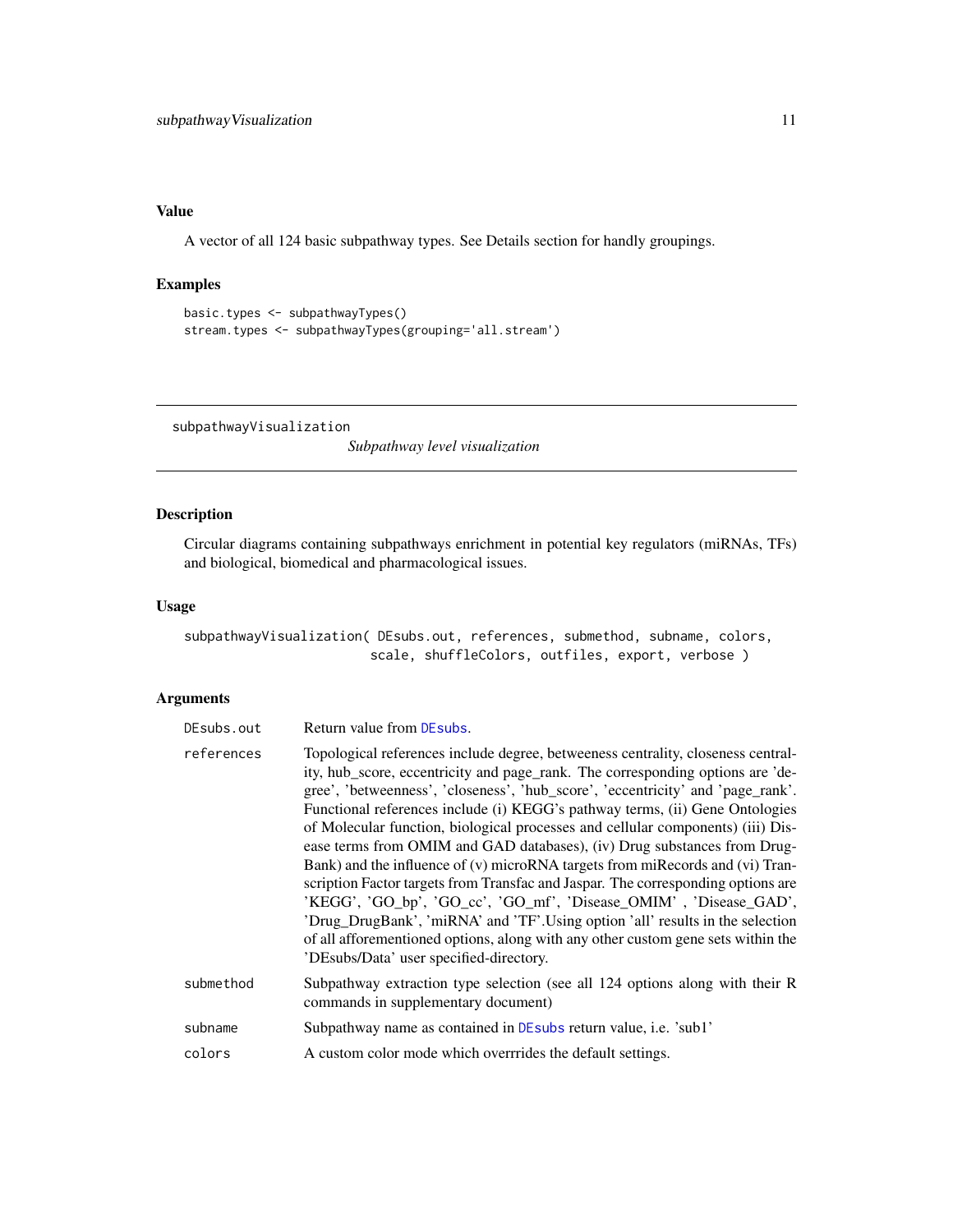| scale         | A value in $(0,1]$ used to scale the visualization. Useful in the case of long labels<br>which are trimmed by default.     |
|---------------|----------------------------------------------------------------------------------------------------------------------------|
| shuffleColors | TRUE to shuffle user defined or default colors. Defaults to FALSE.                                                         |
| outfiles      | Output filenames of the visualizations. If the argument is not specified, default<br>filenames are used ('DEsubs/Output'). |
| export        | Export type of visualizations ('plot', 'pdf')                                                                              |
| verbose       | TRUE to display informative messages, FALSE to hide.                                                                       |

# Details

The associations of subpathways with various biological and pharmacologicalfeatures are estimated through a hypergeometric test. The enriched associations of a subpathway to each feature are illustrated through circular diagrams.

# Value

A list of matrices, each containing the P-Value of enrichment between the terms for a specific reference (rows) and each of the subpathway genes (columns). If there is no enrichment, the value is NA.

# Examples

```
load(system.file('extdata', 'data.RData', package='DEsubs'))
outfile <- tempfile(fileext='.pdf')
res <- subpathwayVisualization(
               DEsubs.out=DEsubs.out,
                references=c('TF'),
                submethod='community.walktrap',
                subname='sub1',
                scale=c(1.0),export='pdf',
                outfile=outfile )
```